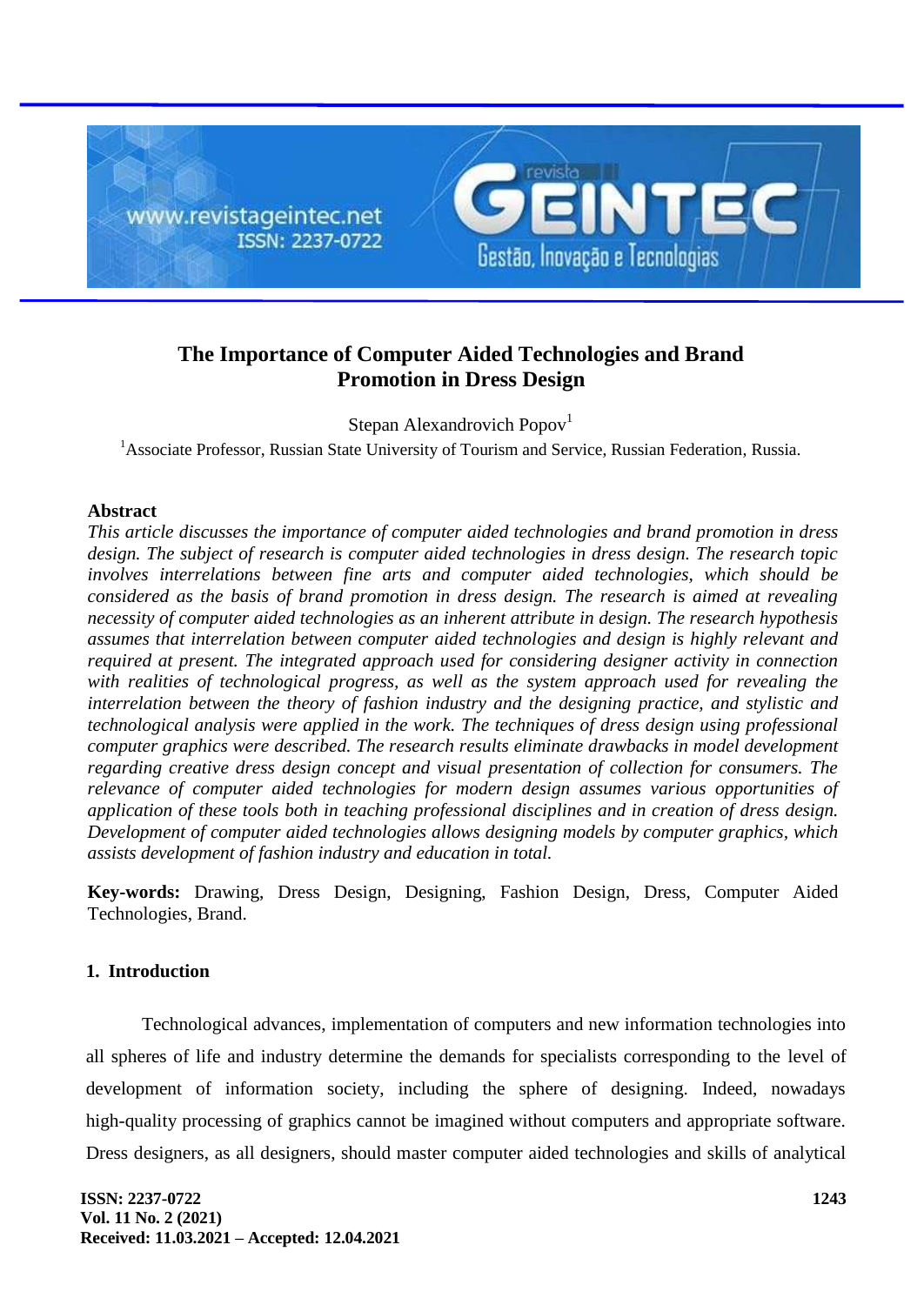data processing, which promote active creativity and adaptation of specialist under changing conditions. The sequence of work on haute couture collection was described by Dior in his book "Christian Dior and I". When this book was published, this method of work on a collection was not traditional for fashion designer: he started not from fabric (designing new models by draping method) but from sketch, which was peculiar for working on collection of ready dress. However, subsequently even in haute couture houses the sketch became the leading method of searching for new concepts, and stages of work on a collection proposed by Dior formed a new tradition [1].

Computer aided technologies in dress design are a comprehensive tool at all designing stages starting from creation of creative and technical sketch, model designing and up to development of logo and brand advertising.

Computer aided technologies are very important for designing [14, 15, 16]. Computer aided technologies in dress design are mainly used as CAD tools. Modern CADs allow designing a basic structure by dimensions; drawing modelling; patterning of product details; grading of dress patterns; building dress pattern layouts; preparing design and technological documentation; predicting material consumption. Most modern CADs can design technical and creative sketch, select color composition of model, etc. [18, 19, 20] Even using standard graphical software, such as Corel Draw, Illustrator and Photoshop, designer can draw sketches of dress styles, make technical drawing of model, develop and classify dress patterns, prepare pattern layout on fabric for economical cutting.

## **2. Methods**

During designing of a new dress model several interpretations of its image are created in order to avoid misunderstanding between designers and technologists: creative sketch; technical drawing [4].

Dress creative sketch is the image of collection models with detailed drawing of not only general dress shape but of its single elements; however, contrary to technical drawing, for this sketch it is important to present dress image.

Technical drawing is one of the most important types of illustrations used during model design to visually present the product. It accurately conveys the silhouette, proportions, design and details and presents clear, precisely drawn lines with a unified sense. Technical drawings are a form of communication between designer and manufacturer. Technical drawing is the dress image on plane without model figure, highlighting the design features, showing lines of segmentation and existence of decorative stitches, plackets and other details. It should be absolutely precise and schematic,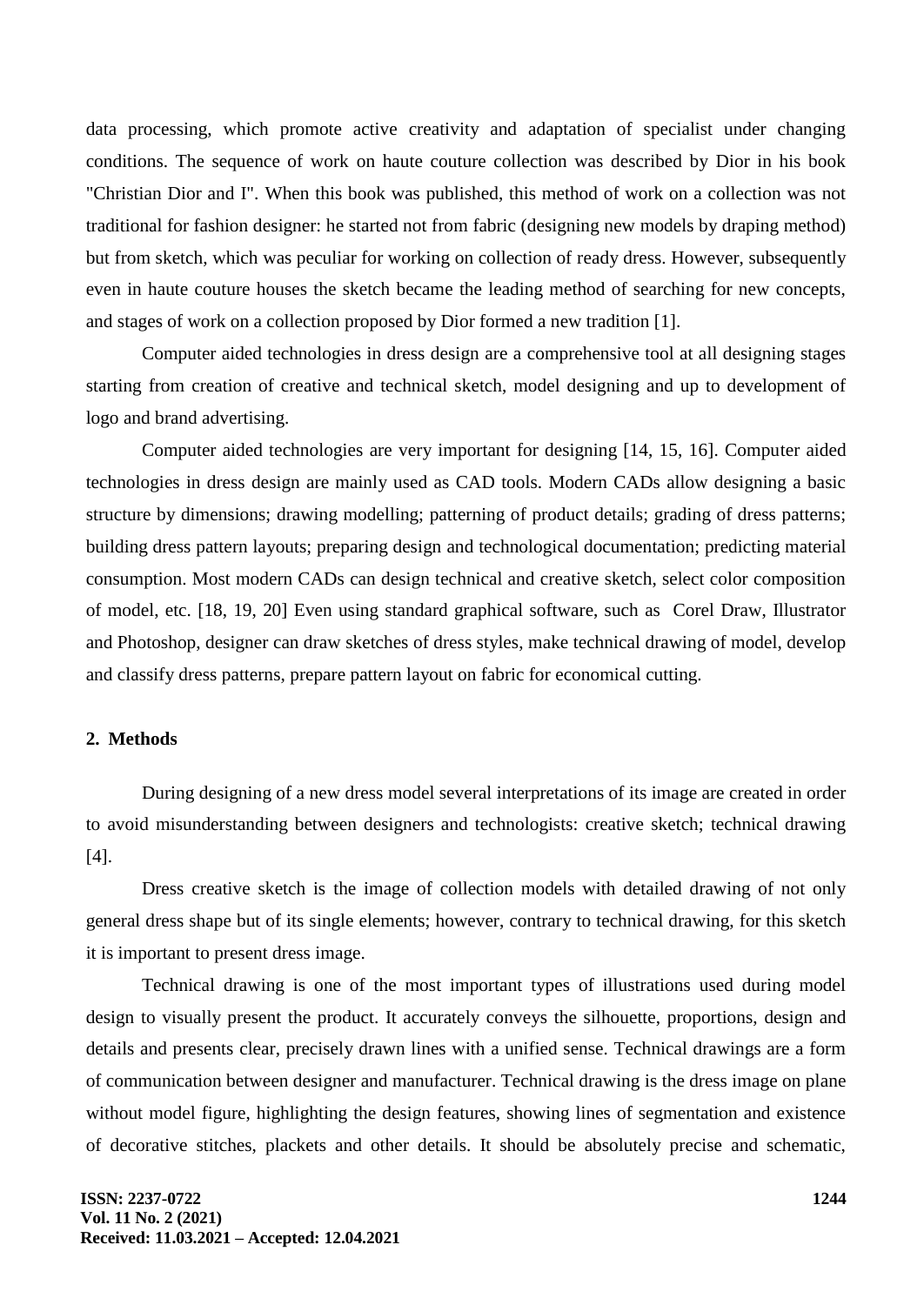performed manually or by means of graphic editors. While developing technical drawing, it is possible to apply various line widths in order to represent texture in dress design [2].

Product range is also presented in the form of technical drawings in order to create correct presentation of design and color scheme of the entire dress range in the frames of season collection.

Lookbooks and price lists can also contain technical drawings and illustrations of podium products in order to show accurate dress interpretation to buyers. Technical drawings or photos are added to price lists as a visual presentation of dress model.

Technical specification, design documentation of model include technical drawing of model (front view and back view). If necessary, the internal view of product, internal pockets, rod pockets, shoulder straps and other elements is presented. Technical drawing can present dimensions of product parts required for dress fabrication and control measurements (length, width, distance). The team chart in addition to the used textile materials, finishes, accessories, fasteners, also presents a technical drawing of the model.

Technical drawings are often shown in trend-books with trends for the future period and on the websites of dress manufacturers. Visual merchandizers can use the technical drawings for product presentation in shops.

Fashion magazines with sewing patterns generally use technical drawing with front and back views so that the information about design and model details will be clear for each buyer. They are often accompanied by the applied color scheme. In addition, enlarged views of small details and side view of the product can be demonstrated. Therefore, a technical drawing is a form of graphical presentation of dress used by designer as well as in dress designing and manufacturing on commercial scale, in tailor shops, design studios, shops, fashion magazines and everywhere during discussion of fashion and garments.

In the existing market of professional graphical software, Adobe and Corel continuously strengthen their positions issuing new versions of their products. There are various applications of computer graphics. Special software is developed for each area, known as graphical program or packet. Despite the fact that for operation with computer graphics there are numerous software classes, only three types of computer graphics can be highlighted: bitmap, vector, and fractal [9].

Main pieces of software for operation with vector graphics in dress designs are Corel Draw and Illustrator. While comparing their interfaces, it is possible to mention that Corel Draw pays more attention to convenience and editing speed of applied effects. This is achieved by means of special interactive tools. In Illustrator the main attention is paid to creative development of sketches on the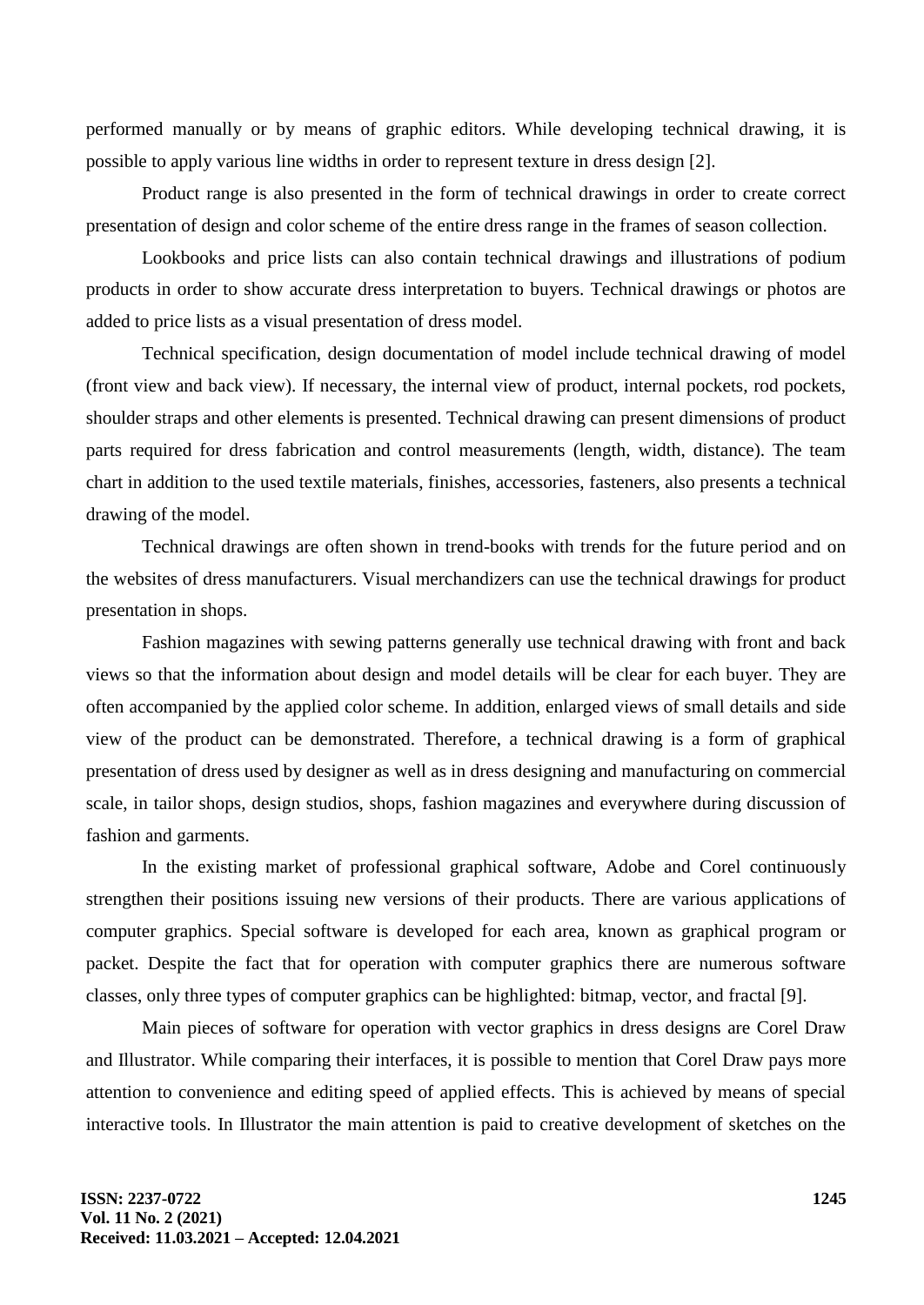basis of numerous drawing tools. Interactivity allows to edit the effects directly on the object without dialogue windows: the result can be estimated immediately and corrected, if necessary [10, 11, 12].

*Corel Corporation* is a Canadian corporation, leading world software developer of office and graphical applications for PC. It was established in 1985 by Michael Cowpland. *Corel Draw* is a professional packet for creation of vector illustrations with possibilities to edit text, simulation and preparation of model. *Corel Draw* is intended for work with vector graphics and is the leading software among similar programs [17].

Adobe Illustrator offers various tools for creation of vector images: from the finest nib strokes to imitation of brush strokes. Meanwhile, the specificity of vector graphics is far from manual drawing; thus, it is necessary to know how to create and to edit vector contour (to add and to remove reference point, to modify shape, etc.).

#### **3. Results**

In addition to development of various sketches (creative, technical), computer aided technologies are applied for development of moodboard, lookbook, brand book.

**Brand** is a marketing term, symbolic embodiment of information related with certain product or service. It is usually comprised of name, logo, and other visual elements (fonts, color schemes, and symbols).

**Brand book** implies documented rules of development and basic identification of trademark. Brand book is always considered not as a separate document but as an inherent constituent of document package for a trademark comprised of two mandatory constituents. The first one describes the trademark platform, including mission and philosophy of the mark, its values, key identifiers, description of message, channels and methods of transfer of this message. The passport of standards defines the rules for visual identification of the trademark, the use of corporate identity elements, defines consistency of perception of main identification elements, stylistic and color decisions.

Brand book allows improving the quality of communication among company employees, its partners and customers to radically new level. It gives answer to many questions. Is it possible to transform trademark (logo)? How to position correctly the logo in printed materials and souvenirs? How should sales outlets look and how should employees be dressed? While reading a brand book, always bright and concise at the same time, it is possible to plunge into magnificent world of advertisements and to know interesting facts about creation of advertising image and its fixation in perception of possible consumers.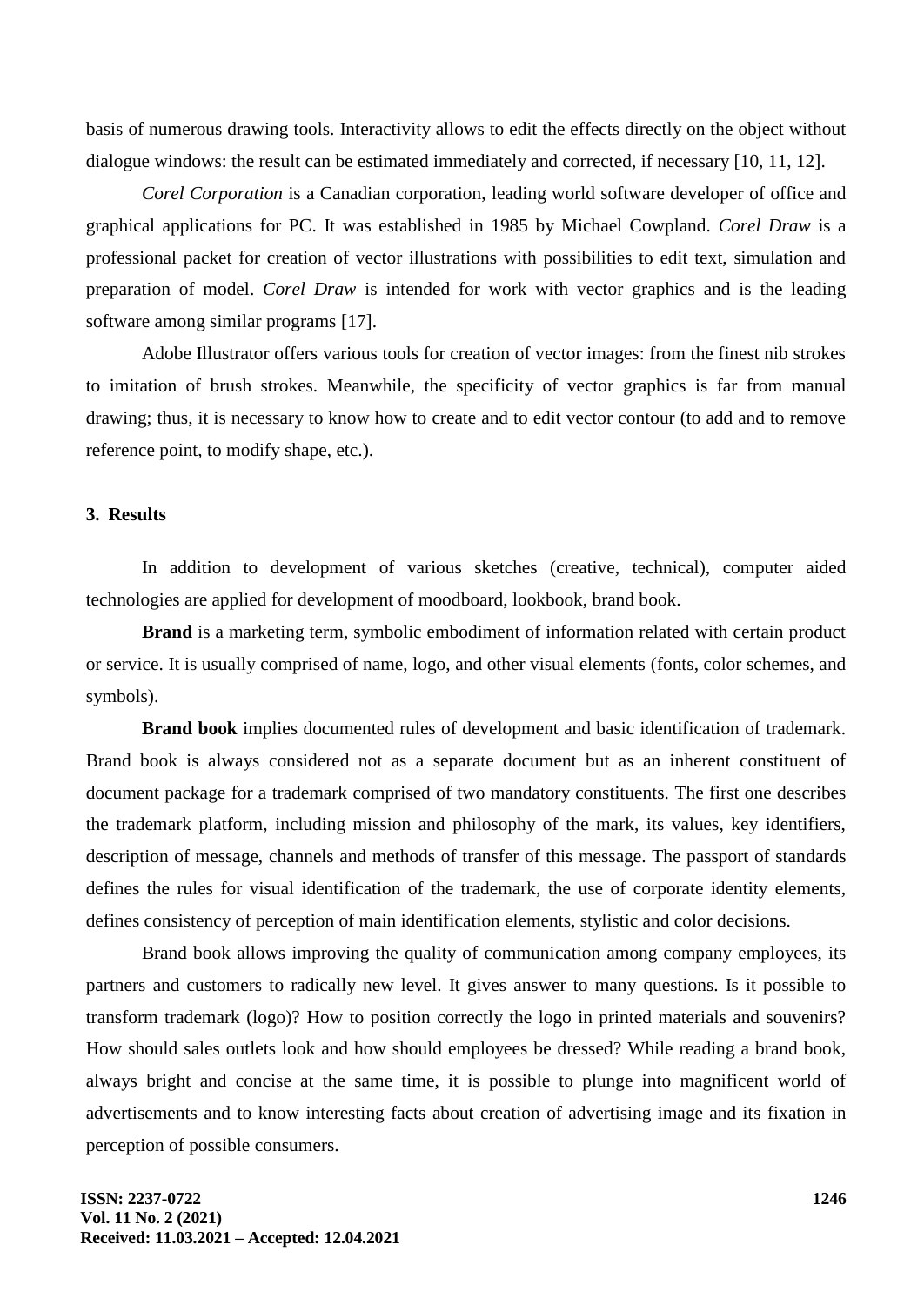The most approved definition of brand was given by the American Marketing Association: name, term, sign, symbol or design, or a combination of them intended to identify the goods and services of one seller or a group of sellers and to differentiate them from those of other sellers, as well as to distinguish goods or services from those of competitors. This is a legal definition adopted in laws and legal practices of most countries. However, this definition does not include one of the main components of brand: a human in whose consciousness it emerges [8].

Brand is not a thing but a product, company or establishment. Brands do not exist in real world, they are mental structures. James R. Gregory in his book, LEVERAGING THE CORPORATE BRAND, wrote: "We define a brand as a trademark, which represents to consumers a particular and appealing set of values and attributes. It's much more than a product. Products are made in a factory. A product becomes a brand only when it stands for a host of tangible, intangible and psychological factors. A key point to remember is that brands are not created by the manufacturer. They exist only in the eye of the beholder, the customer" [3].

Charles Brymer, CEO of Interbrand Schecter, believes that "A brand is more than just advertising and marketing. It is nothing less than everything anyone thinks when they see your logo or hear your name". Paul Feldwick, Executive Planning Director at BMP DDB, Worldwide Brand Planning Director of DDB, defines brand as identifiable product, service, personality, or place, created so that a consumer or a buyer perceives its unique added value, which meets their demands in the best way.

Brand book in its essence is a long-term investment of money. For instance, nobody applies efforts in order to search for a bottle of Cola of certain manufacturer because of:

- One and the same bottle for a long time;
- Constant logo;
- Constant color.

There are certain advantages of constant style:

- Savings during duplication;
- No need to maintain the staff of highly paid designers;
- No panics during emergency placement or before exhibition.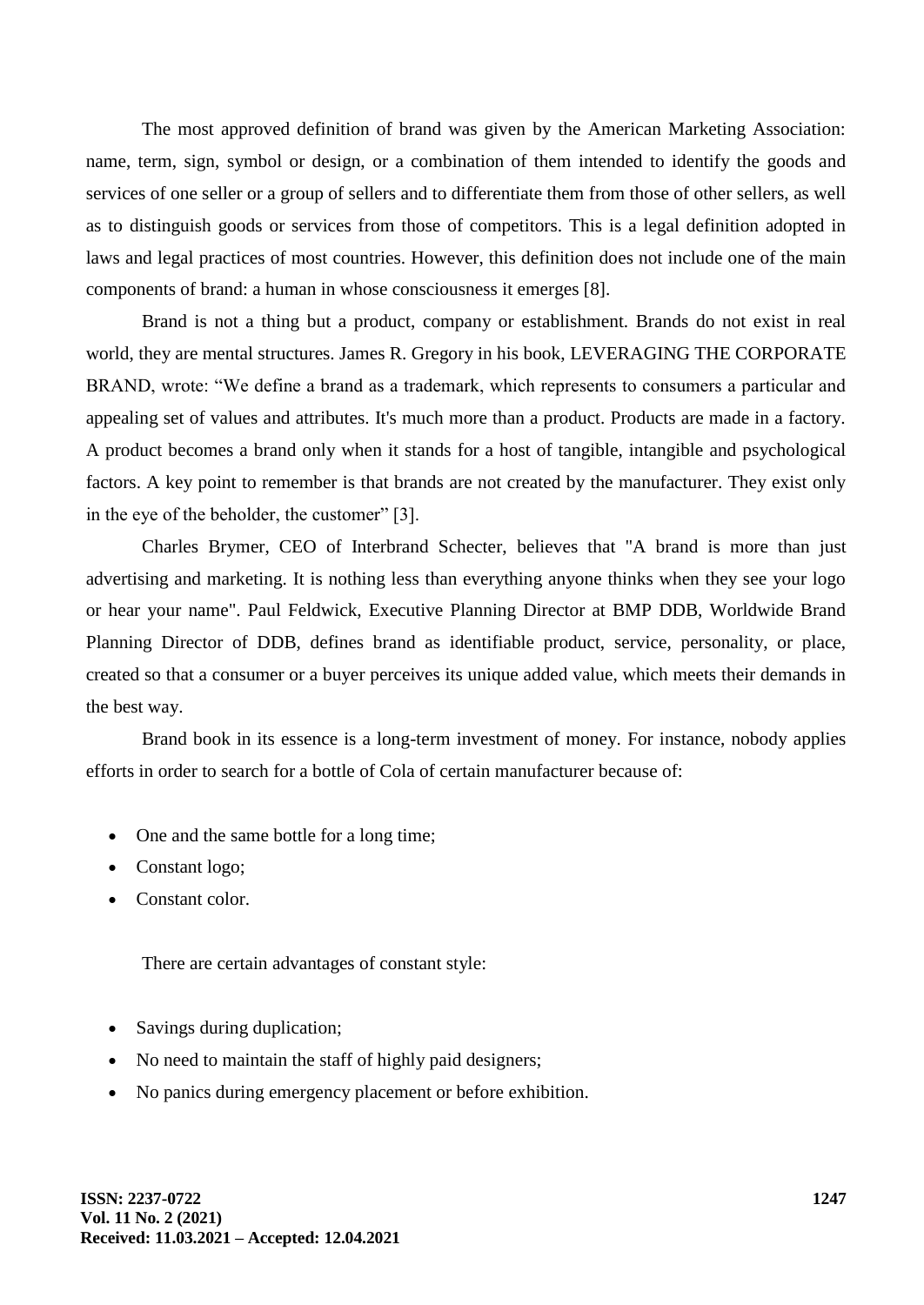Therefore, upon creation of dress trademark, it is required to develop a brand book intended for company employees involved in brand promotion in market. First of all, the brand book includes description of values and features of brand (ideology), as well as methods of their transfer to consumers. The brand book describes the trademark platform, including its mission and philosophy, its values, key identifiers, description of message, channels and methods of transfer of this message. This block is important for experts in brand management, marketing, advertisements, and PR. As a rule, the brand book is a closed document, which formulates specific advantages of product and features of busines processes in the company. This document is a trade secret.

An important section of the brand book is its legal part specifying its authors' and adjacent rights, rights to registered trademarks, marks of service and geographical indications used by the company, specifications of requirements to design, elements of corporate style or trademark.

Dress brand book is a necessary initial stage in formation of corporate style. Brand book includes all recommendations on the use of corporate fonts, logo, colors, pattern of documenting, description of employee uniform, labels, invitations, etc.

Dress brand book can include logo, variants of business cards, designs of envelopes, notebooks, letterheads, original packing, examples of fabric and carboard tags, invitation to the fashion show or other events, examples of branded clothing for staff.

Development of brand book is important regarding widespread location of corporate offices. In company offices anywhere the adherence to the recommendations to maintain total look depends on quality and competence of the brand book. If the brand book pedantically displays values, color schemes, purpose, design, placement and standards of this or that presentation material, billboard, signs on office doors, emblems and souvenirs, letters and documents, personnel ID cards and other details of corporate style, then it is possible to state that development of the brand book will bring benefits. Third party designers, mass media reporters or other representatives of advertisement sector will not be able to display with impunity a color or font that does not match the corporate style. Printed products will also be produced in accordance with the established norms, no editing will be required at the company's expense; hence, money and nerves will be saved. Timely creation of brand book allows to transfer responsibility for proper implementation of obligations to ad makers cooperating with the company, since all style requirements are documented in the brand book.

Brand book creation is a very important stage, since it requires for maximum accuracy. Brand should be memoizable, the corporate success depends greatly on the brand book rationality. First of all, the brand should be associated with certain color, supported by certain slogan, and then the logo image will be formed automatically in human consciousness. This is a well thought-out corporate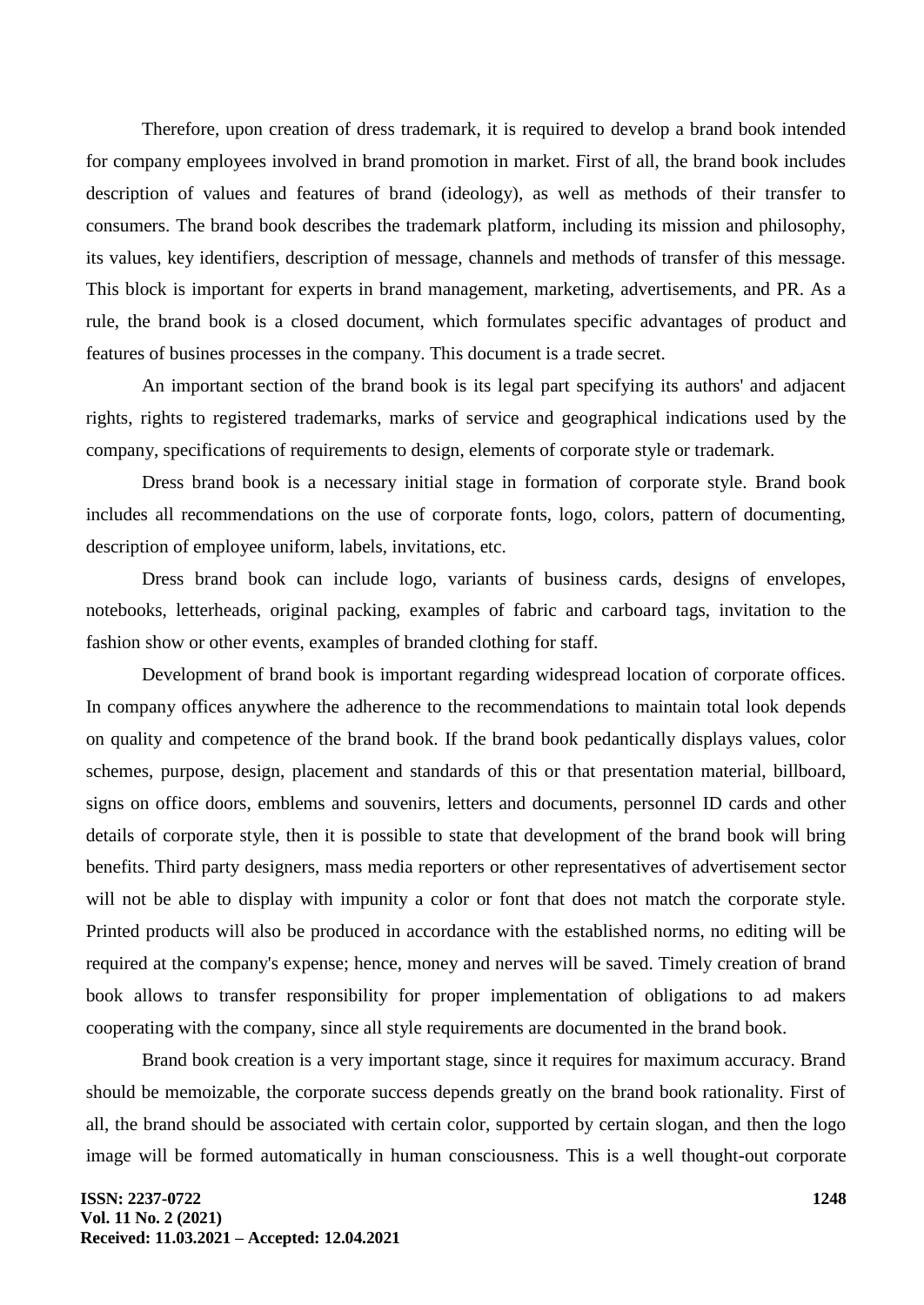identity, which makes the brand recognizable. In order to prevent random modification of any constituents of this recognition, it is required to develop brand book, where each detail of company style is specified and recorded [6, 7, 8].

**Lookbook,** or style book. There are numerous variants of lookbooks.

One of the variants is celebrity fashion, when a stylist decides what items and accessories to buy in order to create style as close as possible to the style of celebrity.

Another variant of lookbook is developed for convenience of buyers during purchasing of items from a new collection. As a rule, while launching a new collection, designers create lookbooks, where new designs from the collection are shown on models so that it can be understood how the clothes fit a person and what they can be combined with.

On the Internet at various women's sites regulars periodically post photos of stylish and unusually dressed people. This is also a kind of lookbook. As a rule, these photos can be met in such sections as "Fashion of N city". Such photos can be published in fashion magazines.

Nowadays it is usual and convenient to order clothes online. Online trades are quite popular. In addition to clothes photos, such shops also publish collages of the presented products. This is another variant of lookbook.

Each dress design upon production of a new collection is accompanied by a list of lookbooks for buyers. Each season collection has its lookbook. It makes possible to evaluate and to predict possible popularity of manufacturer in market for the given season. This also assists is creating an overall impression of the dress brand and its target audience.

Stylish lookbook can be a synonym of portfolio, when we are talking about a photo of one particular model or photographer.

Lookbook is aimed not only at presentation of nice photo of dress but creation of definite image and style. Prior to create a lookbook, it is required to consider general mood and impression, which should be presented in the photo. If this is the lookbook for certain dress brand, then it is required to take into account style and manner of presentation of this brand.

**Moodboard** is visual presentation of design project, comprised of images, descriptions, samples of fabrics, etc. It serves for reflection of general mood and topics of a future collection, promotes efficient communication among the members of creative team, the performer and the consumer. It is often made in the form of collage. Moodboard can be applied as follows:

- For self-expression (to reflect one's mood);
- For various presentations;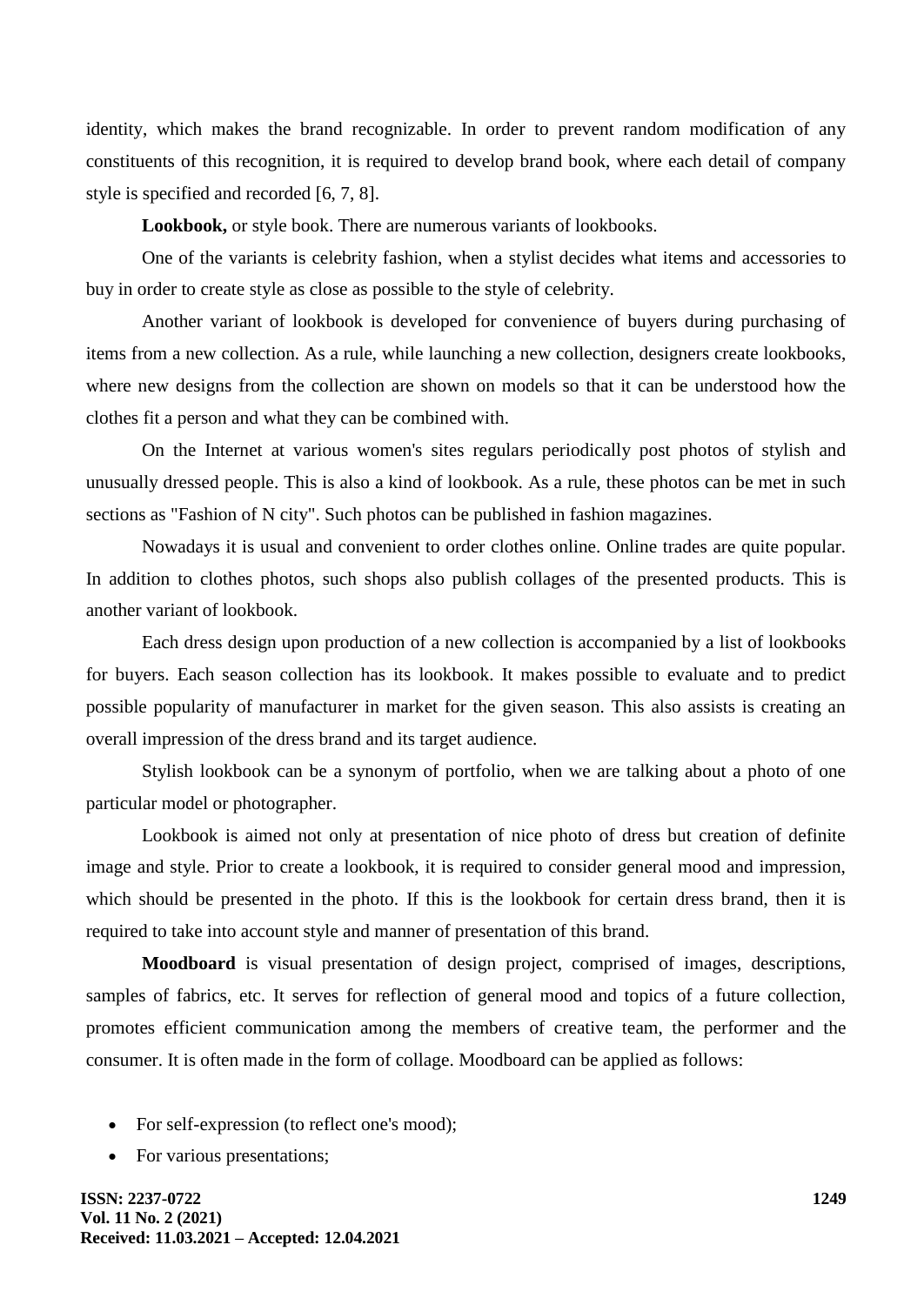- As creative process, for resting and switching;
- For detection of style orientation. For instance, for a fest (birthday, wedding);
- For selection of external image (clothes, creation and tuning of style);
- As a tool inspiration.

Moodboards are mainly used by designers both during collection designing and for project presentation, for instance, for presentation of collections (in fashion industry) or website concepts (in web design). In addition, moodboards are used in the creation of magazines (especially glossy ones), scheduling photo sessions [13].

Moodboard is a collage of photos and drawings, sometimes texts, reflecting the main concept of project, a kind of visual illustration of what the author tries to convey. The term itself gives excellent understanding what should be done.

At present, interactive moodboards made on PC are becoming more and more popular. Moodboards can be developed by means of Adobe Photoshop, when an electron variant is required: for work, online presentations, social networks, as illustrations in websites. In addition, moodboards can be developed using online services, for instance:

- Pinterest:
- Moodstream:
- Moodboard:
- MoodShare;
- Gimme Bar;
- Mural.ly;
- Evernote.

# **4. Discussion**

It is required to distinguish between legal and psychological approach to brand. From a legal point of view, only trademark is considered, defining product manufacturer and being legally protected. In terms of consumer research, brand is considered as information in consumer memory. Sometimes it is believed that the synonyms of brand are trademark or tradename. Previously, the term 'brand' was applied not to all trademarks but only to widely known. At present, this term in mass media is used as a synonym of trademark, which, according to the opinion of patent specialists, is not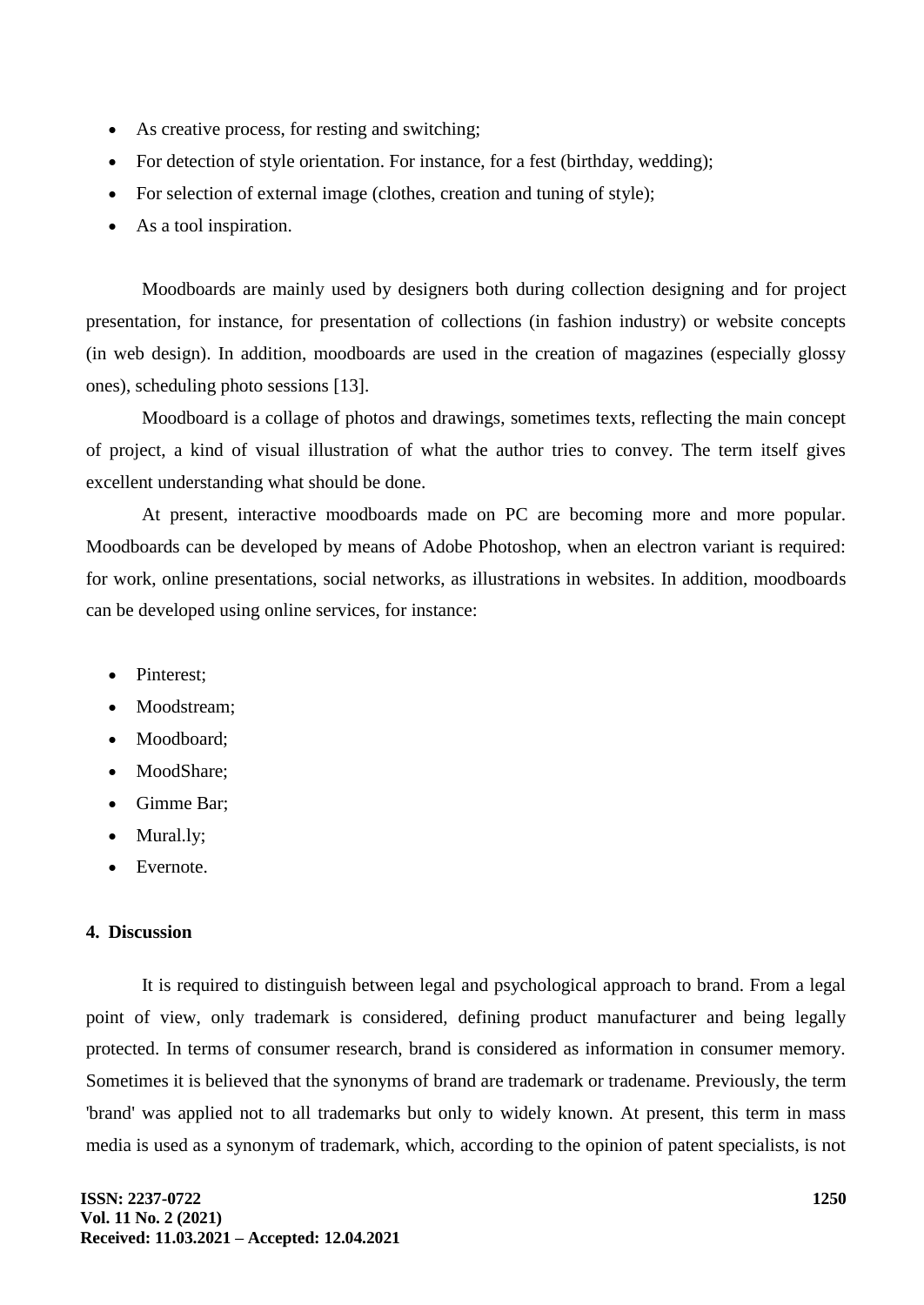quite correct. According to the opinion of experts and lawyers in the field of trademarks, the notions 'brand' and 'branding', strictly speaking, are not legal notions but the terms used in consumer environment to combine the stages of goods promotion in market. They believe that the notion of brand is a certain combination of objects of copyright, trademark and tradename.

# **5. Conclusion**

In conclusion, it can be stated that the main research objectives have been achieved:

- Analysis of various opportunities of aided technologies in design of dress brand has been performed;
- Necessity of application of various graphic packets has been analyzed in order to present brand, mainly as a tool assisting designer to bring artistic images into reality;
- Application of various software and design means has been substantiated upon dress designing and brand promotion;
- Opportunities of computer graphics have been demonstrated for fashion industry and brand in whole as an efficient marketing strategy;
- Visual communication has been analyzed as an inherent portion of brand image.

The discussed examples from the history of creation of various dress design brands demonstrate that application of computer aided technologies is being widely developed and provides great potentials for future brand development. The relevance of computer aided technologies expands various opportunities of application of major principles of modern design in teaching of professional disciplines for designers, who will devote themselves to fashion design industry in the future.

### **References**

Ermilova, V.V. (2010). *Fashion design and styling: Textbook for secondary vocational education.* V.V. Ermilova, D.Yu. Ermilova. Akademiya: Moskovskie uchebniki, Moscow. Yu, E.D., Ermilova, V.V., & Lyakhova, N.B. (2019). Dress design: Textbook (Moscow, 2019). Ser.

58 Bakalavr. Academic course (3-red edition, revised and supplemented).

Gregory, J.R., & Wiechmann, J.G. (1997). *Leveraging the Corporate Brand.* NTC Business Books, 60-65